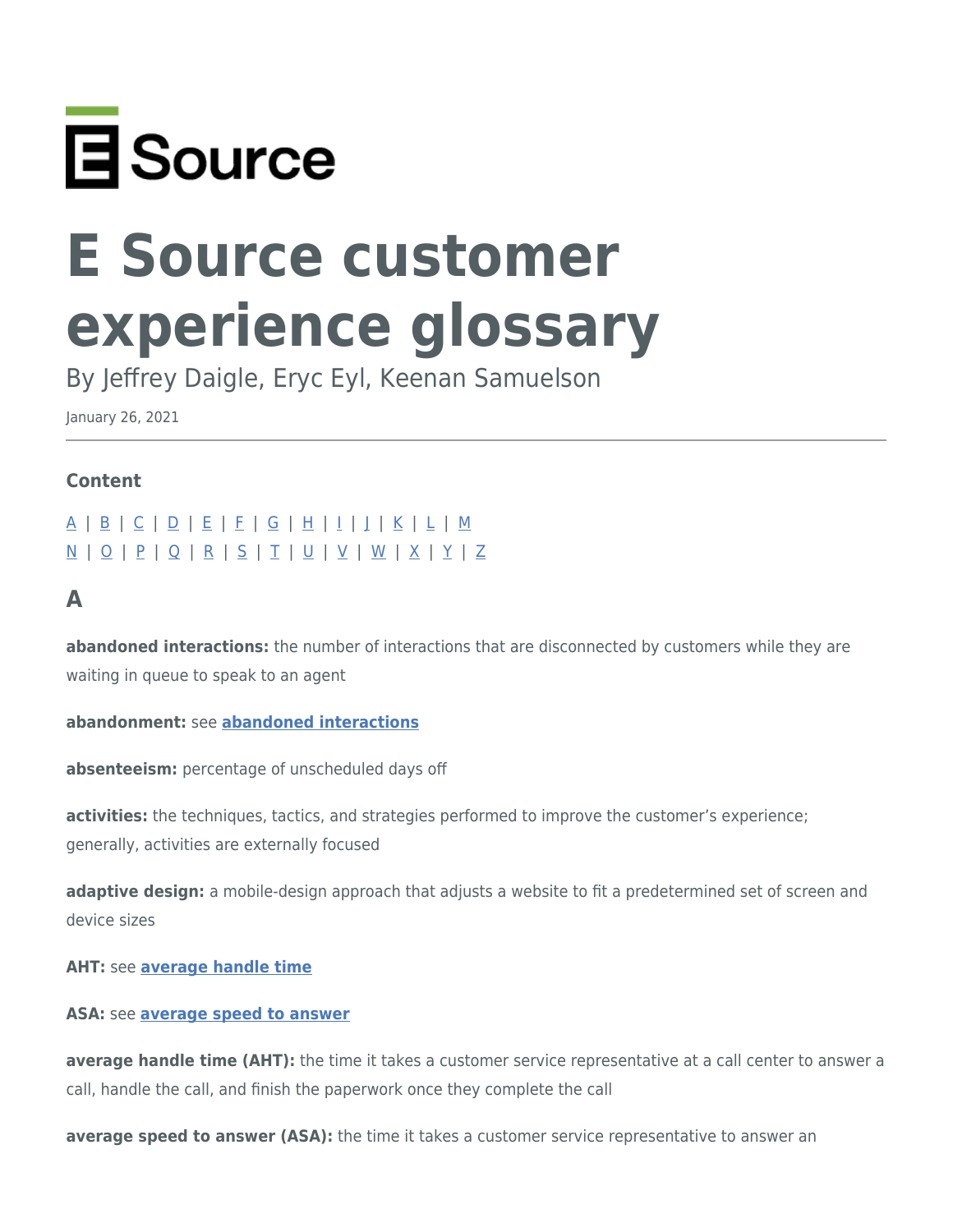### <span id="page-1-0"></span>**B**

<span id="page-1-2"></span>**balanced scorecard (BSC):** a performance-management tool that includes financial and nonfinancial measures to provide a concise, holistic view of organizational performance

**brand perception survey:** a survey that helps a utility understand how the market views its brand, which brand attributes customers prefer, and how they rank different products and services in the marketplace

**brand pillars:** the key attributes or adjectives that describe and define a utility's identity in the marketplace

**brand promise:** a short statement by a company that outlines the distinct qualities, values, and goals that customers can expect during their relationship with that company

**breakpoints:** predefined thresholds in a performance indicator that, when encountered, trigger an intervention, corrective action, or other kind of response

### **BSC:** see **[balanced scorecard](#page-1-2)**

**budget billing:** a billing program in which a customer's bills are averaged over a period of time—usually a year—so that the customer pays the same amount each month; a utility typically recalculates and adjusts a customer's monthly billing amount on an annual basis to reflect actual usage

# <span id="page-1-1"></span>**C**

**call handle time:** see **[average handle time](#page-0-2)**

**CCO:** see **[chief customer officer](#page-2-0)**

**CE:** see **[customer experience](#page-2-1)**

**CEM:** see **[customer experience management](#page-2-2)**

### **CES:** see **[Customer Effort Score](#page-2-3)**

**change management:** using well-defined processes, tools, and methods to manage the human requirements and impacts of organizational or cultural change

**channel:** a means through which a utility and its customers interact—for example, mobile app, mobile web, text message, web, phone, interactive voice response (IVR) system, and in person

**channel containment:** a measure of a utility's ability to handle a customer transaction within the initiated channel; for example, a customer inquiry that begins with a text message is resolved with a text message and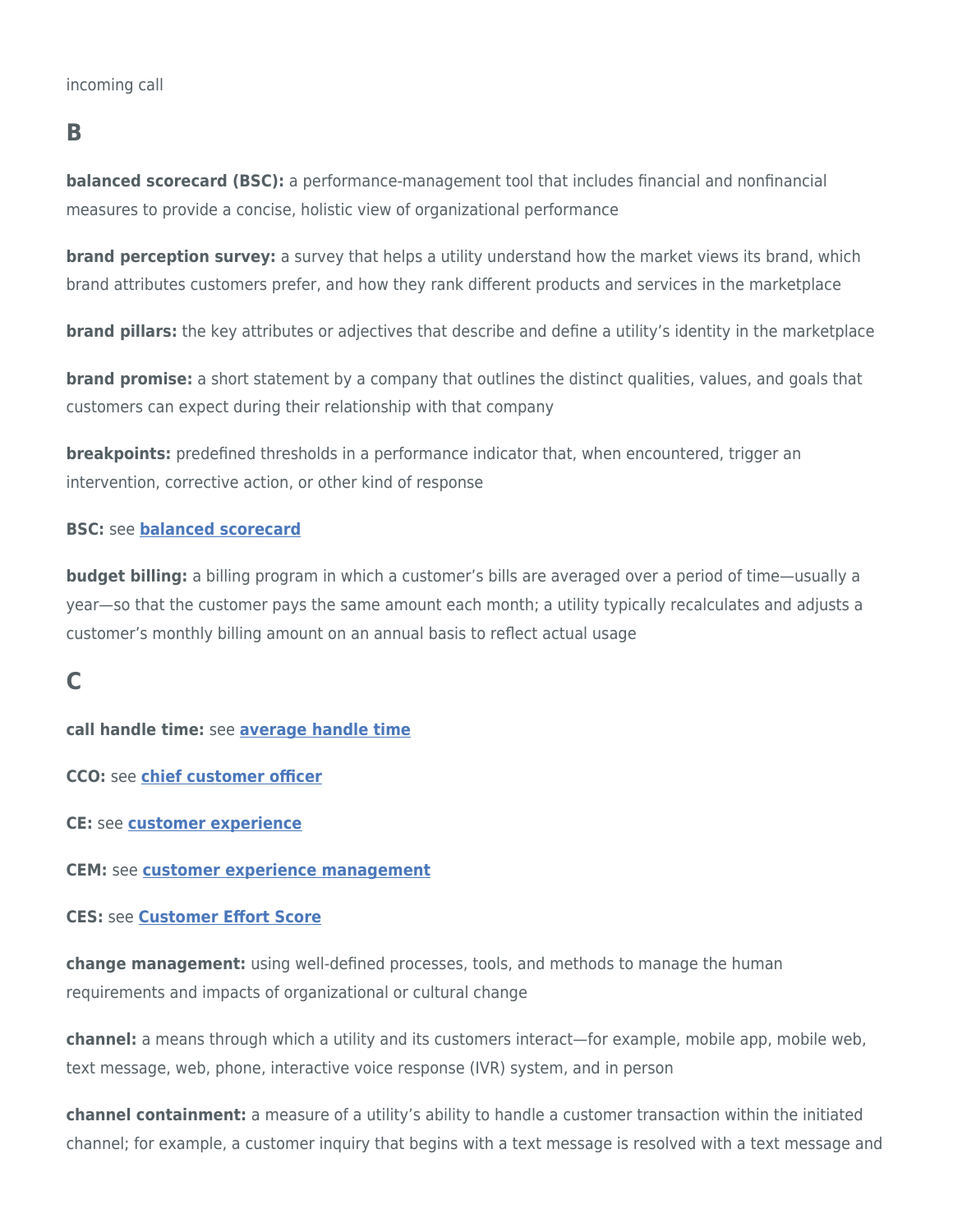does not require phone calls, emails, or other forms of interaction

**chat:** a web-based instant-message application that allows the customer and customer service representative to communicate in real time

<span id="page-2-0"></span>**chief customer officer (CCO):** an executive-level role that manages all customer transactions and aims to improve the customer experience

**conversion funnel:** a visual representation of the percentage of customers who begin and complete a task

**CRM:** see **[customer relationship management system](#page-3-1)**

**cross-channel:** experiences that can occur in various channels in a differentiated manner

**cross-channel analytics:** a measure of the continuity and consistency of customer experience across channels

#### **CSAT:** see **[customer satisfaction score](#page-3-2)**

<span id="page-2-5"></span>**culture:** employees' beliefs and assumptions about what's expected of them, created through shared learning and experience over time

**current state:** a snapshot of current operational processes

<span id="page-2-3"></span>**Customer Effort Score (CES):** a measure of how much effort a customer expends to address an issue or execute a transaction with a utility

<span id="page-2-1"></span>**customer experience (CE or CX):** the rational and emotional perceptions customers develop as they interact with a utility

<span id="page-2-2"></span>**customer experience management (CEM or CXM):** the discipline of understanding, planning, implementing, and optimizing customer interactions within a utility to generate cost efficiencies and deliver excellent service

**customer experience strategy:** a utility's strategy—including leadership, human resources, technology, management, design, processes, and other elements—to deliver the company's desired customer experience

**customer information system:** a system that houses customer data related to billing and that the utility uses to create and manage customer billing interactions

<span id="page-2-4"></span>**customer insights:** actionable conclusions derived from analyzing customer behaviors, interactions, and feedback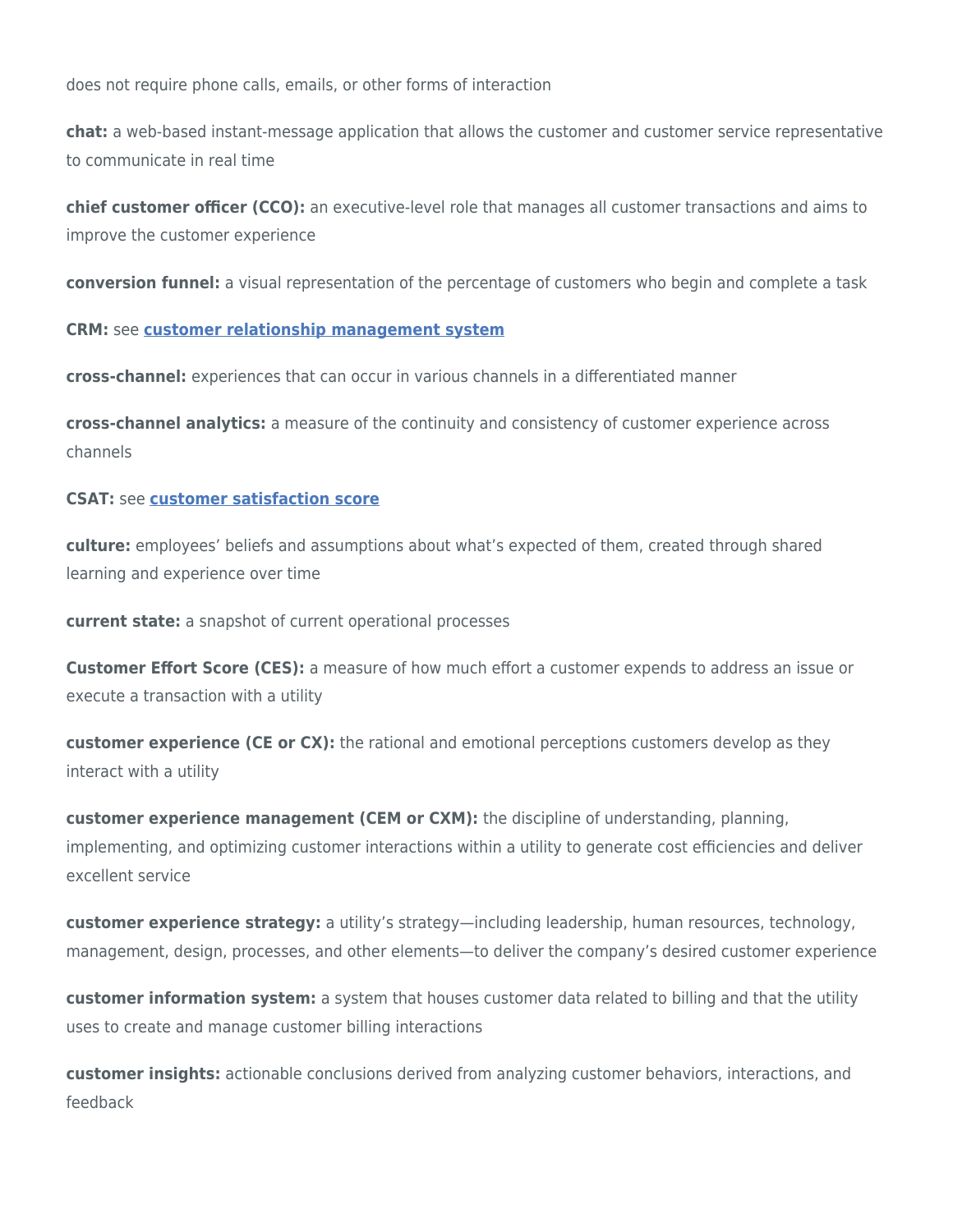**customer intent statement:** a clear articulation of what customers will feel throughout their relationship with the utility

### **customer journey map:** see **[journey map](#page-5-6)**

**customer life cycle:** the phases a customer goes through in their relationship with a utility

**customer loyalty:** see **[loyalty](#page-5-7)**

**customer promise:** see **[customer intent statement](#page-2-4)**

<span id="page-3-1"></span>**customer relationship management (CRM) system:** software that enables companies to manage and analyze detailed records of customer interactions in all forms

<span id="page-3-2"></span>**customer satisfaction score (CSAT):** a measure of how satisfied customers are with their interactions with a utility

**customer service:** the people, processes, and systems that a utility employs to engage directly with its customers for energy provision, billing, payment, issue resolution, and other transactions

**customer service standards:** commitments to the level of service or quality of experience provided relative to the utility's pillars or its promises to its customers

### **customer touchpoints:** see **[touchpoints](#page-8-4)**

### **CX:** see **[customer experience](#page-2-1)**

**CX leader:** a state of CX maturity in which a utility engages in more than 50% of recommended CX activities and has more than 50% of the recommended organizational support for CX

**CX opportunity:** a state of CX maturity in which a utility has more than 50% of the recommended organizational support for CX but engages in less than 50% of recommended CX activities

**CX scramble:** a state of CX maturity in which a utility engages in more than 50% of recommended CX activities but has less than 50% of the recommended organizational support for CX

**CX inception:** a state of CX maturity in which a utility engages in less than 50% of recommended CX activities and has less than 50% of the recommended organizational support for CX

### **CXM:** see **[customer experience management](#page-2-2)**

### <span id="page-3-0"></span>**D**

**descriptive metrics:** tools that measure what actually happens during a customer's interaction with a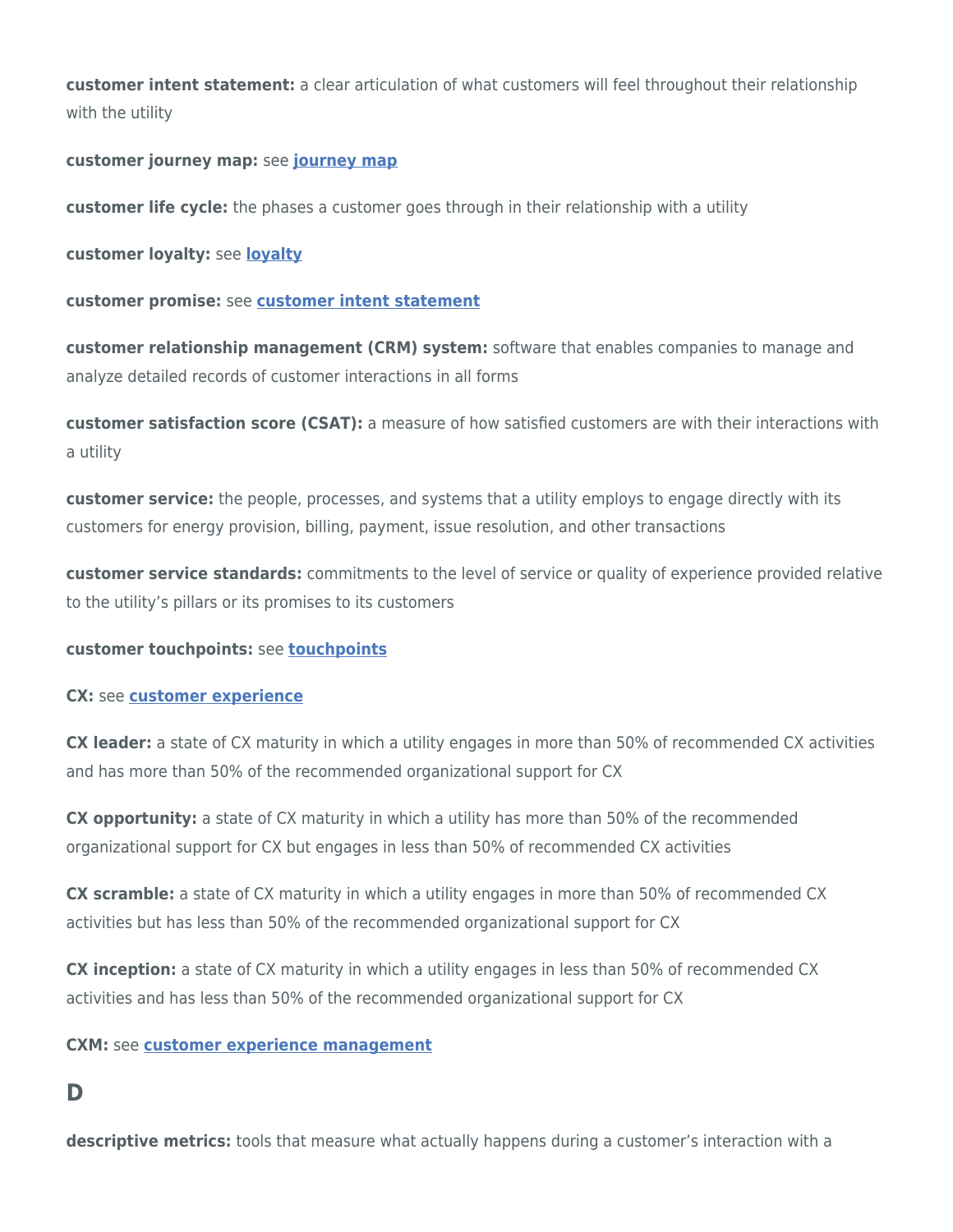utility—for example, time spent on website

**detractor:** survey respondent who gives a rating between 0 and 6 (on a scale of 0 to 10, where 0 means not at all likely and 10 means extremely likely) to the question: "How likely are you to recommend this company to your friends and family?"

# <span id="page-4-0"></span>**E**

<span id="page-4-7"></span>**e-bill:** electronic bill (see also **[paperless bill](#page-6-3)**)

**EFM:** see **[enterprise feedback management](#page-4-3)**

**empathy maps:** visual depictions of customers' needs and values; condensed user **[personas](#page-7-3)**

**employee engagement:** the degree to which a utility recruits, develops, and retains employees to create a culture that reinforces customer-centric behaviors and advances the customer experience strategy

**employee experience:** the rational and emotional perceptions employees develop as they work in an organization

<span id="page-4-3"></span>**enterprise feedback management (EFM):** the holistic, closed-loop process of listening to, analyzing, and acting upon the implied and expressed needs, desires, hopes, and preferences of customers and employees for the purpose of designing and delivering an optimal customer experience

# <span id="page-4-1"></span>**F**

### **FCR:** see **[first-call resolution](#page-4-4)** and **[first-contact resolution](#page-4-5)**

<span id="page-4-4"></span>**first-call resolution:** a measure of a utility's ability to resolve a customer's issue during the first call, whether via interactive voice response (IVR) system or live agent

<span id="page-4-5"></span>**first-contact resolution:** a measure of a utility's ability to resolve a customer's issue during the first contact, irrespective of channel (for example, interactive voice response system [IVR], web, mobile, chat, live agent, or text message)

<span id="page-4-6"></span>**full-time equivalent (FTE):** the equivalent of one person working full-time, even though several staff members may contribute to the work being done

### **FTE:** see **[full-time equivalent](#page-4-6)**

<span id="page-4-2"></span>future state: a forward-looking picture that envisions how a journey or process should operate to provide an improved customer experience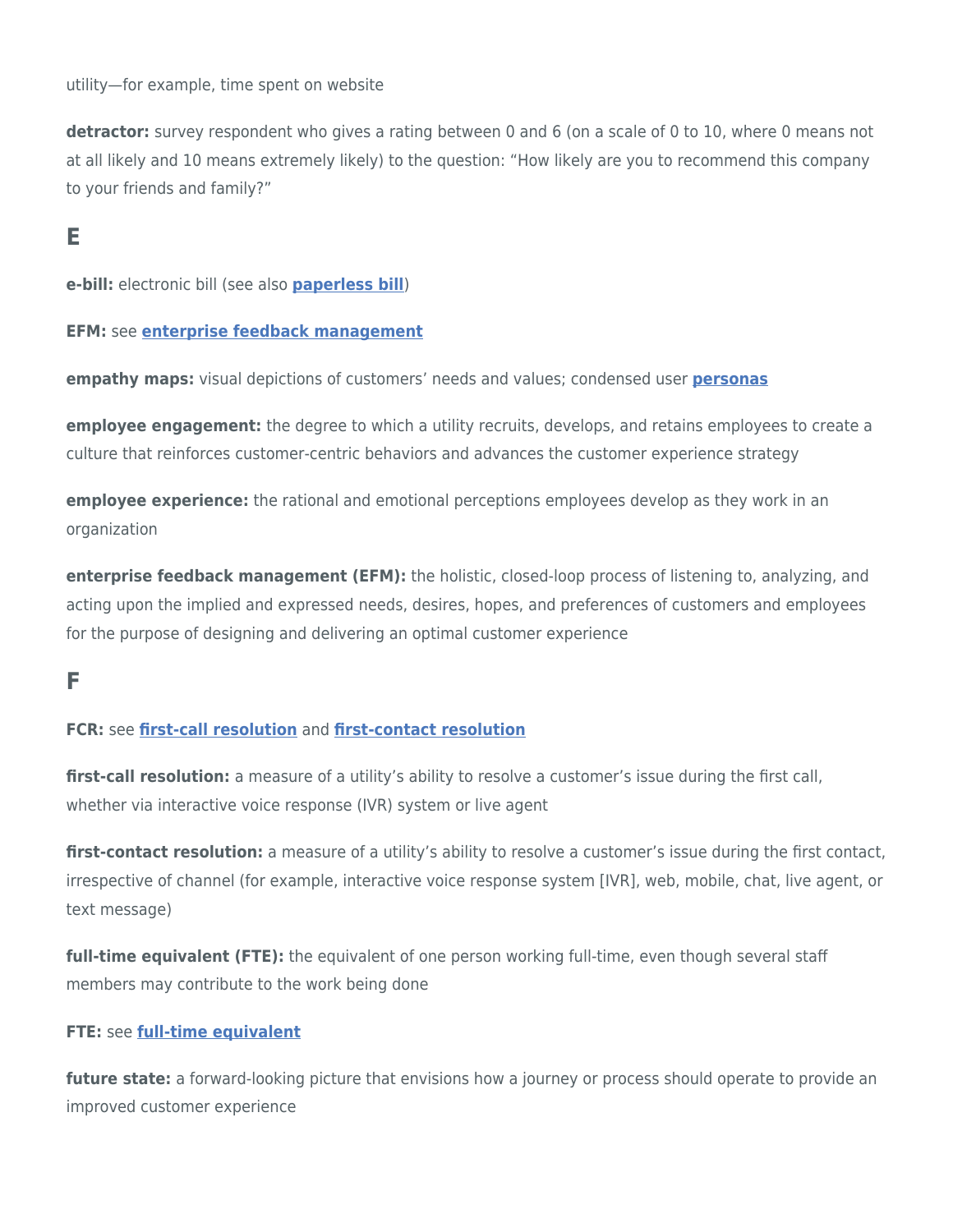# **G**

**gap analysis:** an examination of the steps needed to move from current state to future state

### <span id="page-5-0"></span>**H**

### **handle time:** see **[average handle time](#page-0-2)**

# <span id="page-5-1"></span>**I**

**inbound interactions:** customer-initiated interactions with a utility

<span id="page-5-8"></span>**interactive voice response (IVR) system:** technology that enables a utility to define, implement, and monitor automated processes to address customer inquiries and issues and to route calls to the most effective destination

### **IVR:** see **[interactive voice response system](#page-5-8)**

# <span id="page-5-2"></span>**J**

<span id="page-5-6"></span>**journey map:** a diagram of the steps a customer goes through to resolve an issue or conduct a transaction with a utility

### <span id="page-5-3"></span>**K**

**key moments of truth (KMOTs):** see **[moments of truth](#page-6-4)**

<span id="page-5-9"></span>**key performance indicators (KPIs):** the metrics a utility determines are most closely correlated to achieving organizational goals

**KMOTs:** see **[moments of truth](#page-6-4)**

**KPIs:** see **[key performance indicators](#page-5-9)**

### <span id="page-5-4"></span>**L**

**listening post:** a tool used to capture voice-of-the-customer or voice-of-the-employee feedback

<span id="page-5-10"></span>**loyalist:** a survey respondent who gives a rating between 9 and 10 (on a scale of 0 to 10, where 0 means not at all likely and 10 means extremely likely) to the question: "How likely are you to recommend this company to a friend or family member?" (see also **[promoter](#page-7-4)**)

<span id="page-5-7"></span><span id="page-5-5"></span>**loyalty:** a measure of the likelihood that, given a choice, a customer will continue to do business with a utility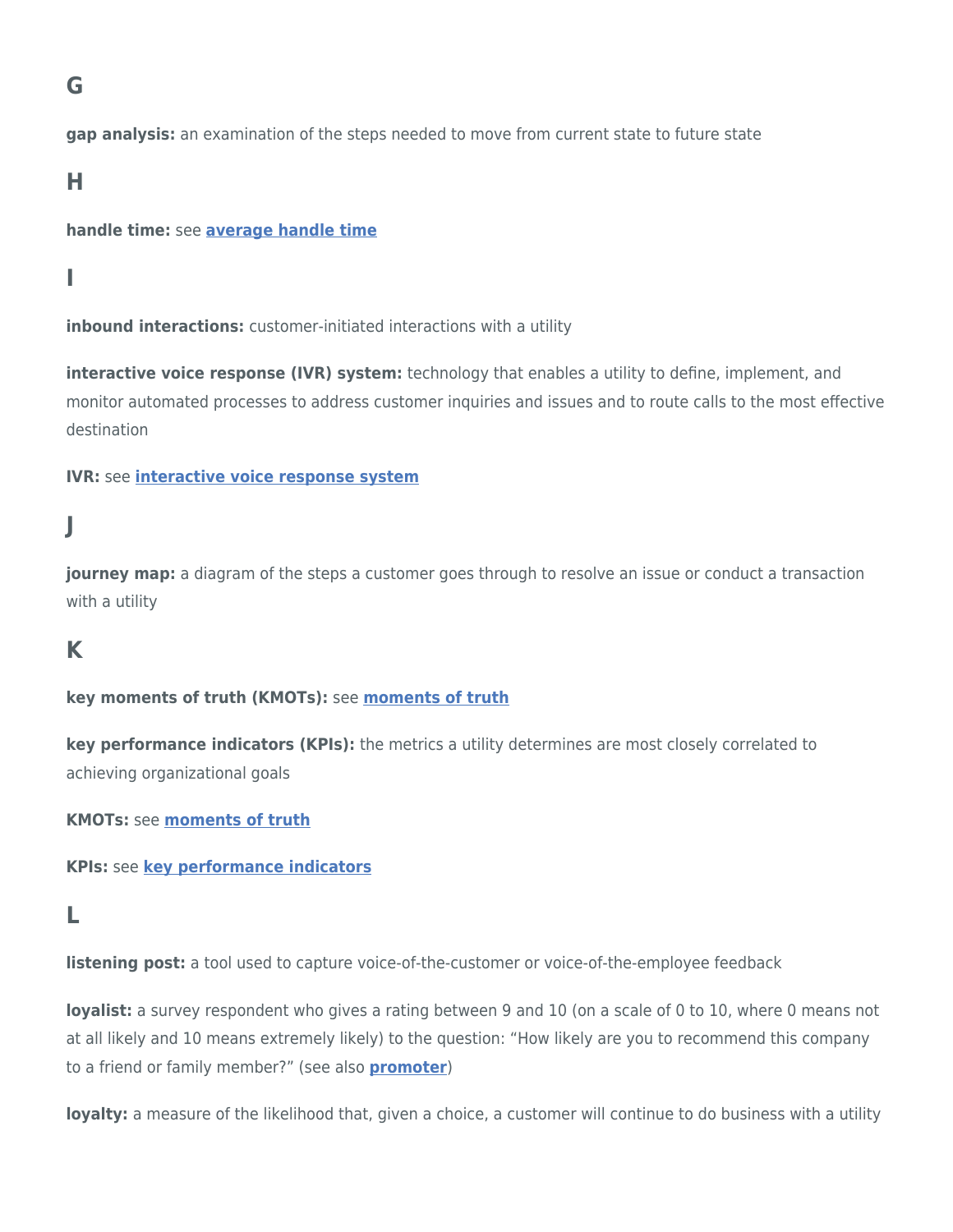**mobile-specific website:** a website designed and formatted for navigation on a mobile device (not a desktop or laptop) that is separate from the main website; it may have a different URL than the main website

<span id="page-6-4"></span>**moments of truth:** major points of interaction that occur at a time and place that can make or break a utility's relationship with its customers, can increase or decrease the utility's brand value, and can enhance or detract from customer satisfaction and the customer experience

**multichannel:** experiences that can cross between channels with some information transferring with them

# <span id="page-6-0"></span>**N**

**natural-language processing:** a system that understands or responds using conversational language

<span id="page-6-5"></span>**Net Promoter Score (NPS):** a measurement that indicates the proportion of a utility's customers who are "promoters" of the utility as compared to the proportion who are passively satisfied ("passives") or actively dissatisfied ("detractors"). Note: "NPS," "Net Promoter," and "Net Promoter Score" are trademarks of Satmetrix Systems Inc , Bain & Company Inc., and Fred Reichheld.

**NPS:** see **[Net Promoter Score](#page-6-5)**. Note: "NPS," "Net Promoter," and "Net Promoter Score" are trademarks of Satmetrix Systems Inc., Bain & Company Inc., and Fred Reichheld.

# <span id="page-6-1"></span>**O**

**omnichannel:** experiences that are seamless across channels where data is not lost

### **organizational culture:** see **[culture](#page-2-5)**

**outcome metrics:** tools that measure a customer's rational and emotional reactions to the sum of an entire experience with a brand or service

### <span id="page-6-2"></span>**P**

**pain points:** interactions, tasks, or processes that customers find frustrating, annoying, or difficult

<span id="page-6-3"></span>**paperless bill:** a bill sent electronically, typically supplants the paper bill (see also **[e-bill](#page-4-7)**)

**passive:** a survey respondent who gives a rating between 7 and 8 (on a scale of 0 to 10, where 0 means not at all likely and 10 means extremely likely) to the question: "How likely are you to recommend this company to a friend or family member?"

**perceptual metrics:** tools that measure the customer's perception of how well a company performed

### **M**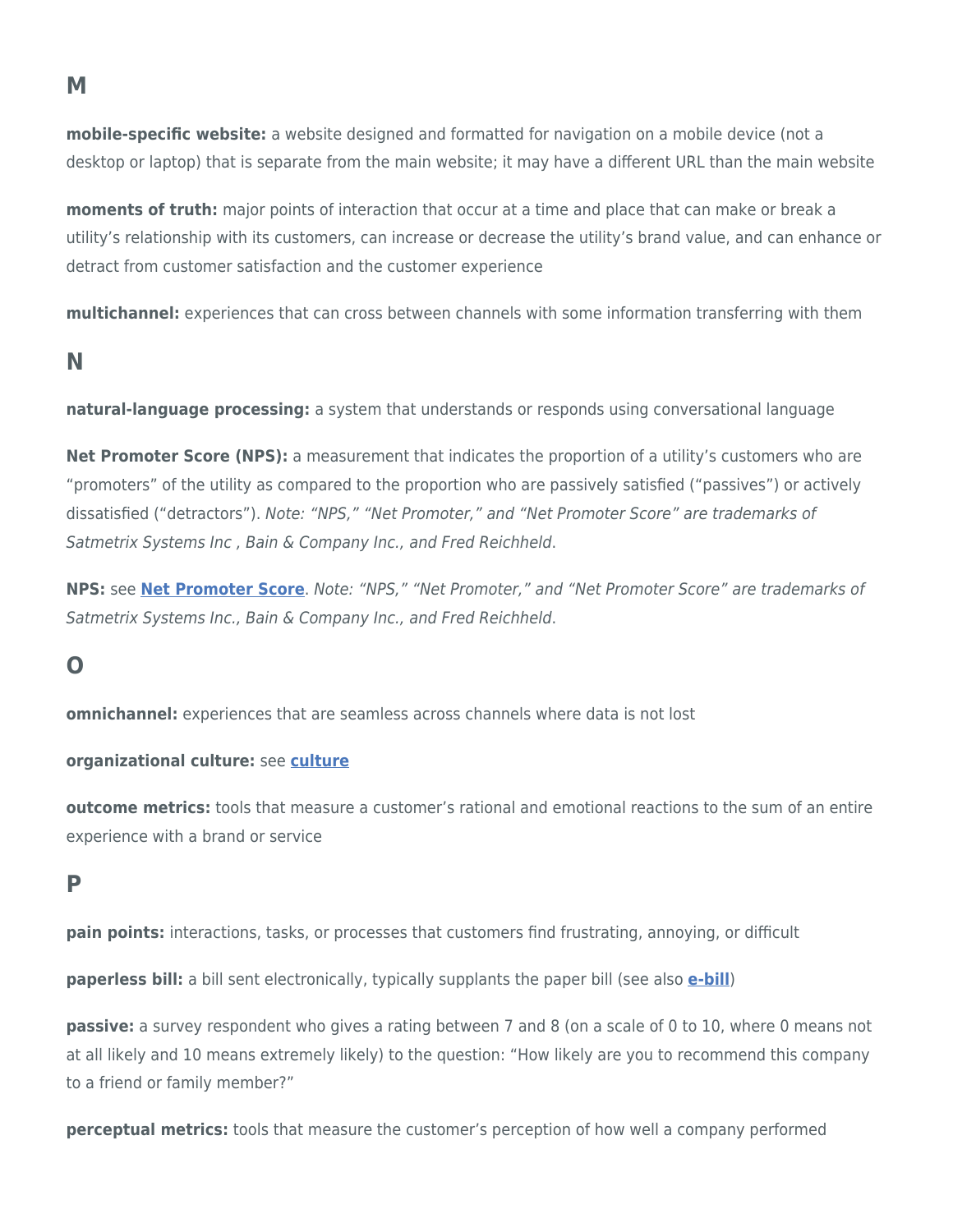compared to their expectations

<span id="page-7-3"></span>**personas:** groups of customers whose behaviors and preferences simplify into a character that is predictive of the larger group; personas, as relatable archetypes, embody the authentic actions and trends of many customers or employees and portray the common vision of a targeted group

**phone soft skills:** interpersonal skills such as active listening and empathy that help customer service agents better serve customers

<span id="page-7-7"></span>**post-transaction survey:** a survey customers take after interacting with the utility through a contact center or walk-in center agent (see also **[transactional survey](#page-8-5)**)

**preference center:** a system that manages customer communication preferences and allows customers to enroll into outbound communication

<span id="page-7-4"></span>**promoter:** a survey respondent who gives a rating between 9 and 10 (on a scale of 0 to 10, where 0 means not at all likely and 10 means extremely likely) to the question: "How likely are you to recommend this company to a friend or family member?" (see also **[loyalist](#page-5-10)**)

# <span id="page-7-0"></span>**Q**

### **QA:** see **[quality assurance](#page-7-5)**

**QA form:** a checklist or form that quality assurance monitors use to ensure that an agent-customer interaction meets quality standards

<span id="page-7-5"></span>**quality assurance (QA):** a discipline that examines how agents process interactions from the company's perspective or the customer's perspective and ensures that the approach meets predetermined quality criteria

# <span id="page-7-1"></span>**R**

**responsive design:** a mobile-design approach that allows a website to fluidly change and respond to fit any screen or device size

<span id="page-7-6"></span>**return on investment (ROI):** a measure of the financial or nonfinancial benefit(s) of a given investment of resources

**roadmap:** a plan that aligns short-term and long-term projects and initiatives to deliver on the goals defined in the customer experience strategy

<span id="page-7-2"></span>**ROI:** see **[return on investment](#page-7-6)**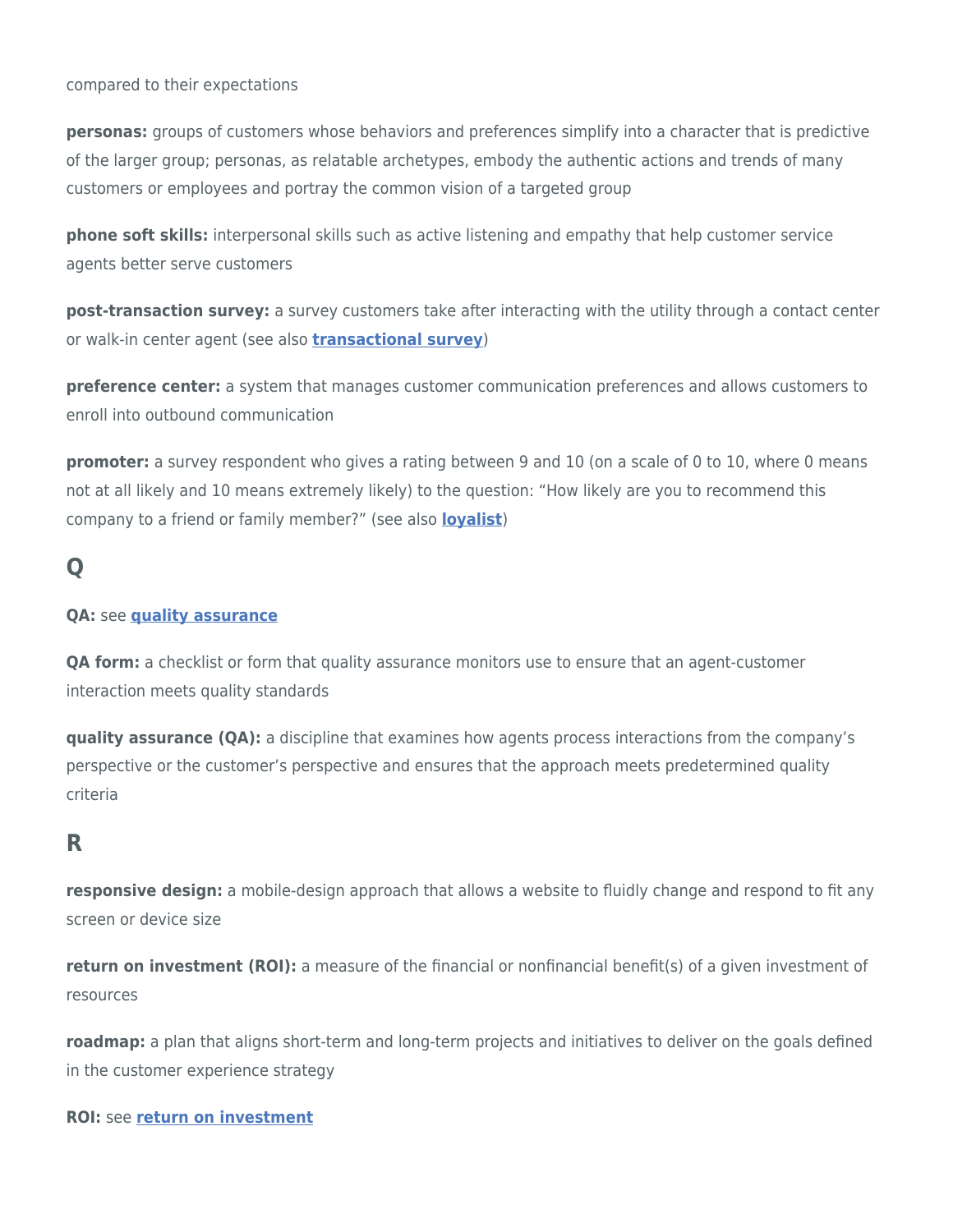# **S**

**speech analytics:** extracting insights from customer interactions by transforming spoken language into usable data; usually applied to calls with customers

**support:** the techniques, tactics, and strategies used to embed customer-centric mind and behaviors into the culture and operations of the organization; generally, support is internally focused

# <span id="page-8-0"></span>**T**

**top-two box:** responses rated between 9 or 10 on a 10-point scale

<span id="page-8-4"></span>**touchpoints:** points in a utility's processes that directly affect or impact the customer

<span id="page-8-5"></span>**transactional survey:** a survey customers take after completing a transaction with the utility (see also **[post](#page-7-7)[transaction survey](#page-7-7)**)

# <span id="page-8-1"></span>**U**

**user experience:** a person's rational and emotional perception of a human-computer interaction

### <span id="page-8-2"></span>**V**

**virtual hold:** a service that allows customers who are placed on hold to request that the utility call back at a later time

**VOC:** see **[voice of the customer](#page-8-6)**

### **VOE:** see **[voice of the employee](#page-8-7)**

<span id="page-8-6"></span>**voice of the customer (VOC):** the implied and expressed needs, desires, hopes, and preferences of a utility's customers; utilities use this information to design and deliver the optimal customer experience efficiently and effectively (also, the process of gathering these inputs)

<span id="page-8-7"></span>**voice of the employee (VOE):** the implied and expressed needs, desires, hopes, and preferences of a utility's employees; utilities use this information to design and deliver the optimal customer experience efficiently and effectively (also, the process of gathering these inputs)

### <span id="page-8-3"></span>**W**

**walk-in center:** a physical customer-facing location staffed by a utility representative; could include locations such as a district office